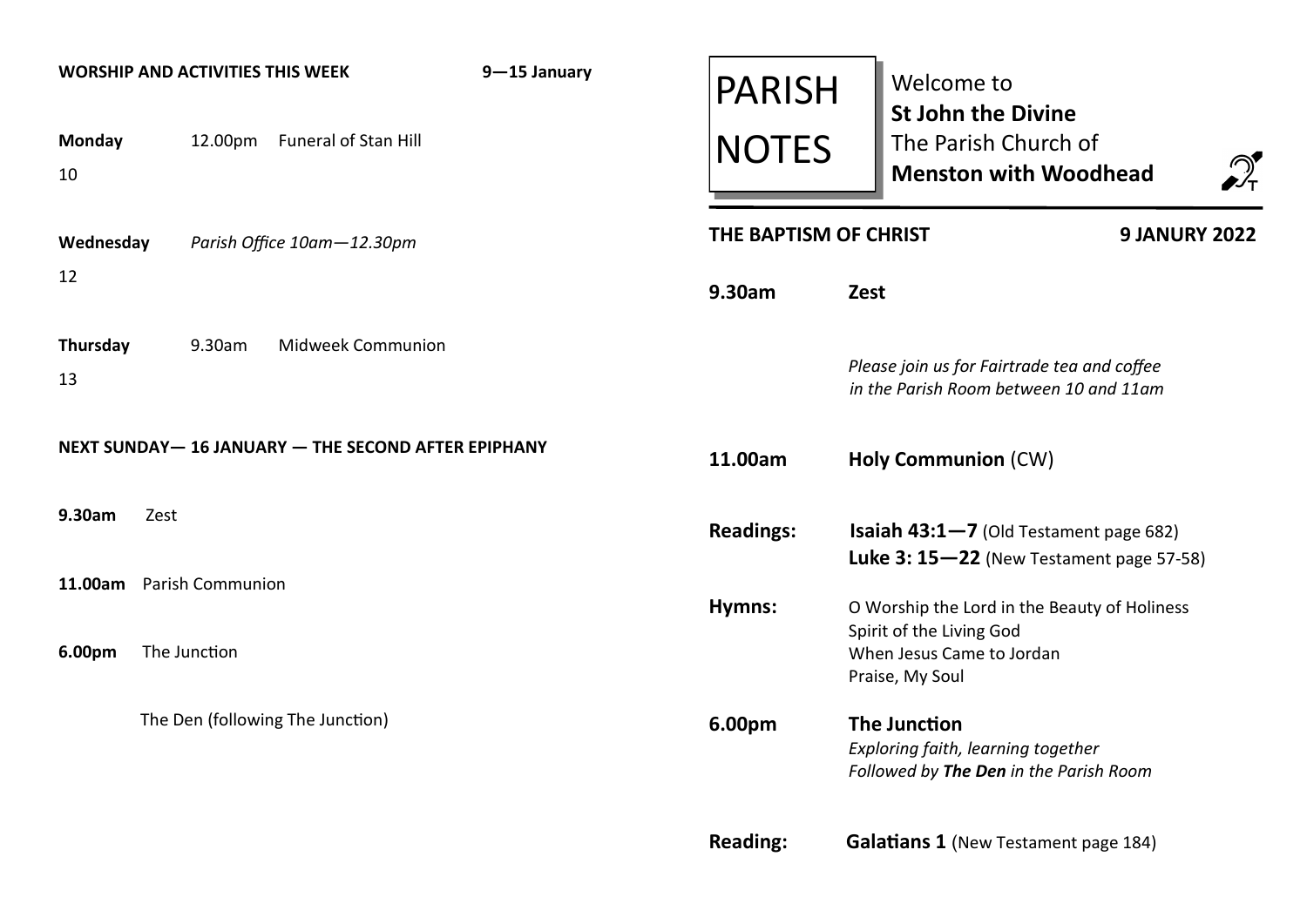| <b>WE PRAY FOR</b>                         |                                                                                                                                                                                                                                                                     |  |  |  |  |  |  |  |  |  |
|--------------------------------------------|---------------------------------------------------------------------------------------------------------------------------------------------------------------------------------------------------------------------------------------------------------------------|--|--|--|--|--|--|--|--|--|
| <b>The Sick:</b>                           | Ken Parker, Pauline Blake, Sylvia Bradley,<br>Marjorie Thompson, Eric Wilkinson, Margaret<br>Bailey, Steve Brookfield                                                                                                                                               |  |  |  |  |  |  |  |  |  |
| The Deceased:                              | Stan Hill, Keith Sharp                                                                                                                                                                                                                                              |  |  |  |  |  |  |  |  |  |
| <b>Memorial Book:</b>                      | Suzanne Pearson, Arthur Scriven, Eric Chambers,<br>Wilfred Oldham, Doris Thomas, Alfred<br>Wilkinson, Geoff Hicks, Marjorie Williams,<br>Mary Dalby                                                                                                                 |  |  |  |  |  |  |  |  |  |
| $\ast$<br>$\star$<br>with danger<br>$\ast$ | The media and the arts<br>Farming and fishing<br>* Commerce and industry<br>* Those whose work is unfulfilling, stressful or fraught<br>All who are unemployed                                                                                                      |  |  |  |  |  |  |  |  |  |
|                                            | Lord, You make all things new.<br>You bring hope alive in our hearts                                                                                                                                                                                                |  |  |  |  |  |  |  |  |  |
|                                            | and cause our spirits to be born again.<br>Thank you for this new year and for all the potential it holds.<br>Come and kindle in us a mighty flame so that in our time,<br>many will see the wonders of God<br>and live forever to praise Your glorious name. Amen. |  |  |  |  |  |  |  |  |  |

 $-8 - 8 - 8 - 8 - 8 - 8 - 8 - 8$ 

#### **STAN HILL FUNERAL**

The funeral of Stan Hill is taking place which determines the local charity on Monday 10 January at 12 noon. All are welcome to join the family afterwards at Westbourne House in Otley.

#### **MONTHY CHARITABLE GIVING BUTTON VOTE**

The winner of the international charities button vote in December was USPG, with 202 votes. Christian Aid received 120 votes and Y Care International received 62 votes. Thank you to all who voted!

The voting for January has started, we will support. The options are:

- 1. Beacon (Bradford Ecumenical Asylum Concern)
- 2. Wheatfields Hospice
- 3. Caring for Life

### **PARISH MAGAZINE**

Copy for the February magazine is due by Sunday 16 January 2021. Please email copy to both editor and Parish Office (office@stjohnmenston.org.uk) or leave copy for typing with the office.

## *Vicar: Revd Steve Proudlove, 12 Fairfax Gardens, Menston, LS29 6ET Tel: 877739 Email: vicar@stjohnmenston.org.uk*

*Associate Priest: Revd Andrew Howorth Email: associate@stjohnmenston.org.uk*

*Parish Office: Burley Lane, Menston, LS29 6EU Tel: 872433 Email: office@stjohnmenston.org.uk*

*www.stjohnmenston.org.uk Twitter: @MenstonStJohn Facebook: @StJohnMenston* 

*Registered charity no. 1129823*